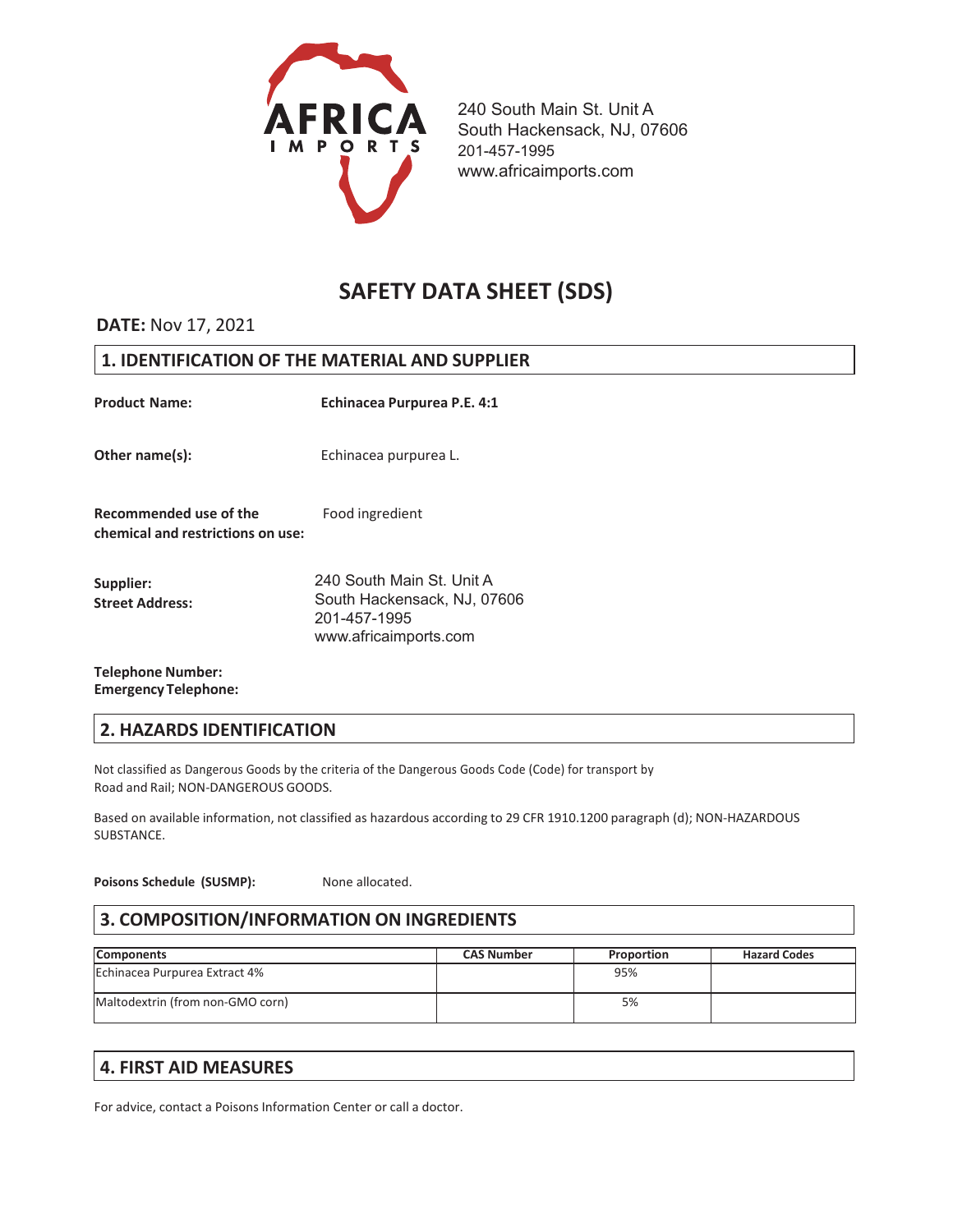

#### **Inhalation:**

Remove victim from area of exposure - avoid becoming a casualty. Seek medical advice if effects persist

#### **Skin Contact:**

Although skin contact is unlikely to cause problems, if irritation from skin contact occurs, remove contaminated clothing and wash skin with running water. If irritation occurs seek medical advice.

#### **Eye Contact:**

If in eyes, wash out immediately with water for at least 15 minutes. In all cases of eye contamination it is a sensible precaution to seek medical advice.

#### **Ingestion:**

Although swallowing is unlikely to cause problems, it is a sensible precaution to rinse the mouth with water and give a glass of water to drink.

#### **Indication of immediate medical attention and special treatment needed:**

Treat symptomatically.

### **5. FIRE FIGHTING MEASURES**

#### **Suitable Extinguishing Media:**

Fine water spray, normal foam, dry agent (carbon dioxide, dry chemical powder). For safety reasons do not use full water jet.

#### **Specific hazards arising from the substance or mixture:**

Not Hazardous

#### **Special protective equipment and precautions for fire-fighters:**

Fire fighters to wear self-contained breathing apparatus and suitable protective clothing to prevent exposure to vapors or contact with eyes and skin.

### **6. ACCIDENTAL RELEASE MEASURES**

#### **Emergency procedures/Environmental precautions:**

To avoid possible contamination of the environment, do not discharge into any drains, surface waters or gutters. If contamination of sewers or waterways has occurred advise local emergency services.

#### **Personal precautions/Protective equipment/Methods and materials for containment and cleaning up:**

Wear protective equipment to prevent skin and eye contact and breathing in dust. Evacuate the area Work up wind or increase ventilation. Cover with damp absorbent (inert material, sand or soil). Sweep or vacuum up, but avoid generating dust. Collect and seal in properly labeled containers or drums for disposal.

### **7. HANDLING AND STORAGE**

#### **Precautions for safe handling:**

Provide suitable air extraction ventilation in work areas. Avoid skin and eye contact and breathing in dust. In common with many organic chemicals, may form flammable dust clouds in air. For precautions necessary refer to Safety Data Sheet "Dust Explosion Hazards"

#### **Conditions for safe storage, including any incompatibilities:**

Store in a cool, dry, well- ventilated area and out of direct sunlight. Keep containers closed when not in use - check regularly for spills. Keep material away from sources of ignition (e.g. hot surfaces, sparks, flames or static discharges).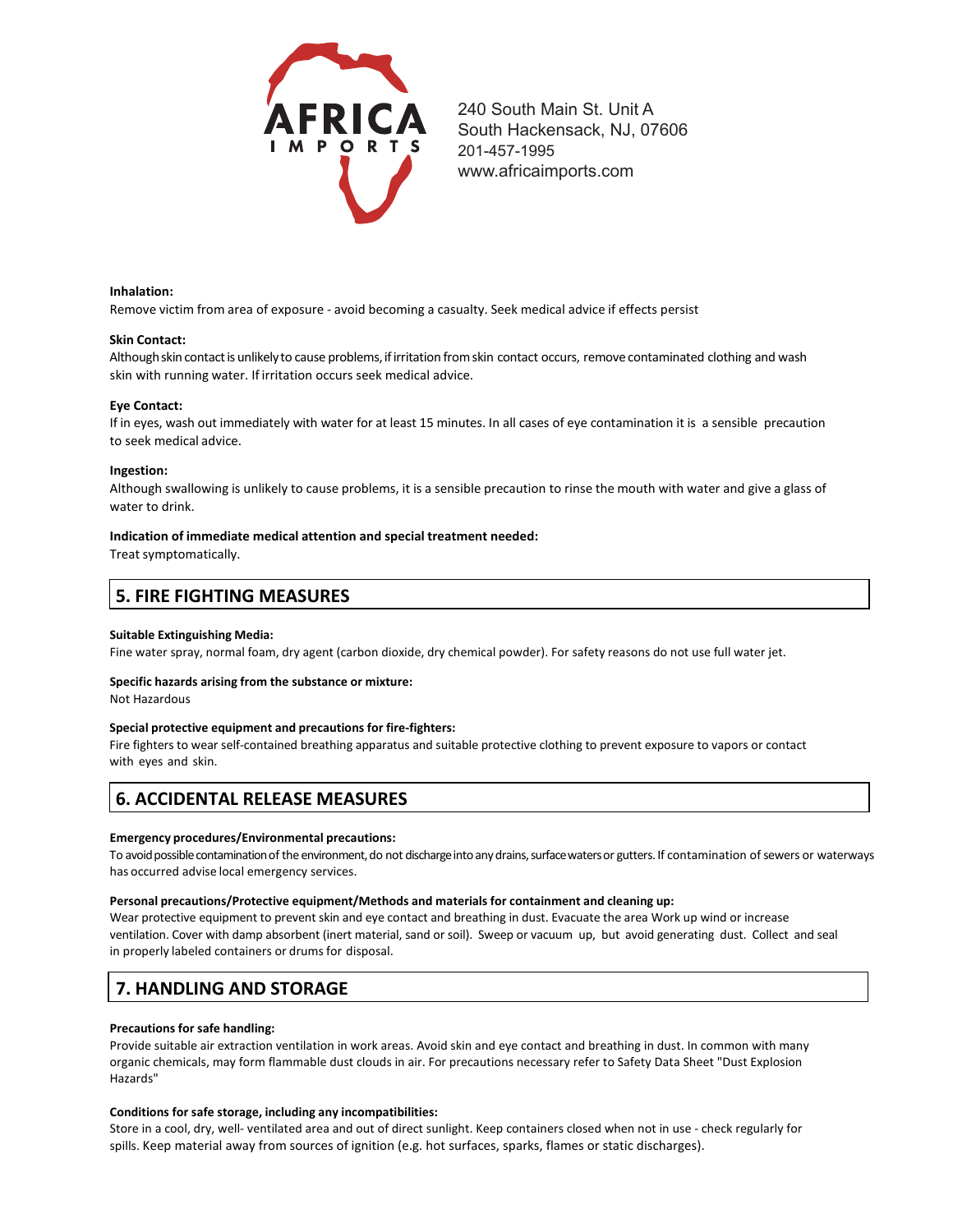

### **8. EXPOSURE CONTROLS/PERSONAL PROTECTION**

As published by Safe Workplace Exposure Standards for Airborne Contaminants.

TWA - The time-weighted average airborne concentration of a particular substance when calculated over an eight-hour working day, for a five-dayworkingweek.

These Workplace Exposure Standards are guides to be used in the control of occupational health hazards. All atmospheric contamination should be kept to as low a level as is workable. These workplace exposure standards should not be used as fine dividing lines between safe and dangerous concentrations of chemicals. They are not a measure of relative toxicity.

#### **Appropriate engineering controls:**

Ensure ventilation is adequate to maintain air concentrations below Workplace Exposure Standards. Avoid generating and breathing in dusts. Use with local exhaust ventilation or while wearing dust mask. Keep containers closed when not in used.

#### **Individual protection measures, such as Personal Protective Equipment (PPE):**

The selection of PPE is dependent on a detailed risk assessment. The risk assessment should consider the work situation, the physical formof the chemical, the handling methods, and environmental factors.

NP NUTRA Personal Protection Guide No. 1, 1998: E - OVERALLS, SAFETY SHOES, SAFETY GLASSES, GLOVES, DUST MASK.



Wear overalls, safety glasses and impervious gloves. Avoid generating and inhaling dusts. If determined by a risk assessment an inhalation risk exists, wear a dust mask/respirator meeting the requirements of AS/NZS 1715 and AS/NZS 1716. Always wash hands before smoking, eating, drinking or using the toilet. Wash contaminated clothing and other protective equipment before storage or re-use.

### **9. PHYSICAL AND CHEMICAL PROPERTIES**

| <b>Physical state:</b>          | Powder            |
|---------------------------------|-------------------|
| Color:                          | Brownish yellow   |
| Odor:                           | Characteristic    |
| Solubility:                     | Soluble in water. |
| <b>Specific Gravity:</b>        | Not available     |
| Relative Vapor Density (air=1): | Not available     |
| Vapor Pressure (20 °C):         | Not available     |
| Flash Point (°C):               | Not applicable    |
| Flammability Limits (%):        | Not available     |
| Auto ignition Temperature (°C): | Not available     |
| Melting Point/Range (°C):       | Not applicable    |
| Decomposition Point (°C):       | Not available     |
| pH:                             | Not available     |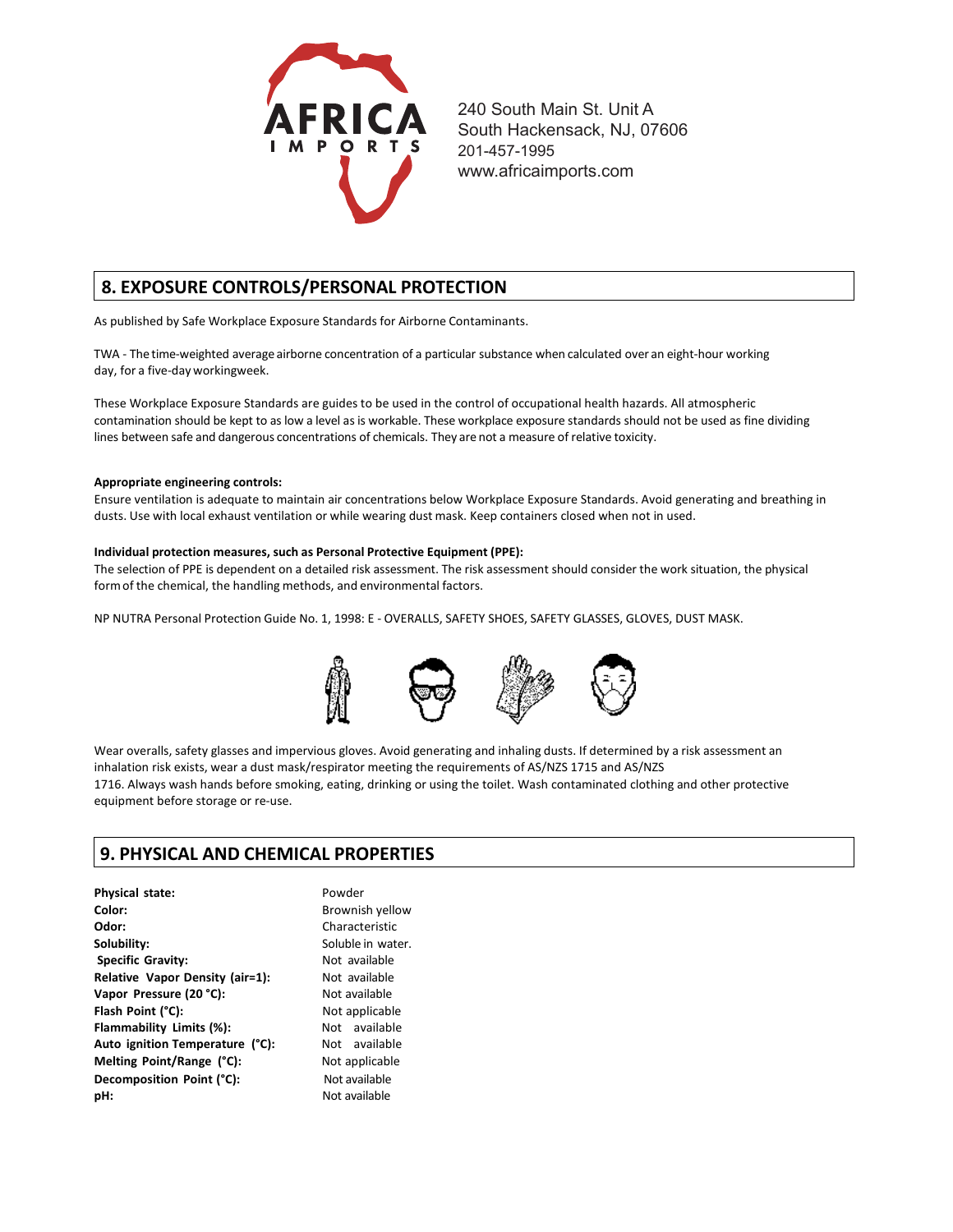

| <b>10. STABILITY AND REACTIVITY</b>         |                                                                                                                                    |  |
|---------------------------------------------|------------------------------------------------------------------------------------------------------------------------------------|--|
| Chemical stability:                         | Stable under normal conditions of use. No known safety issues which may arise should<br>the product change in physical appearance. |  |
| Possibility of hazardous reactions:         | None known.                                                                                                                        |  |
| Conditions to avoid:                        | Avoid dust generation and sources of ignition.                                                                                     |  |
| Incompatible materials:                     | None known.                                                                                                                        |  |
| <b>Hazardous decomposition</b><br>products: | Will not decompose if stored and used in accordance with the instructions.                                                         |  |

# **11. TOXICOLOGICAL INFORMATION**

No adverse health effects expected if the product is handled in accordance w i t h this Safety Data Sheet and the product label. Symptoms or effects that may arise if the product is mishandled and overexposure occurs are:

| Ingestion:              | No adverse effects expected.                                                                                                               |
|-------------------------|--------------------------------------------------------------------------------------------------------------------------------------------|
| Eye contact:            | May be an eye irritant. Exposure to the dust may cause discomfort due to particulate<br>nature. May cause physical irritation to the eyes. |
| Skin contact:           | Contact with skin may result in irritation, although it is not expected.                                                                   |
| Inhalation:             | Breathing in dust may result in respiratory irritation.                                                                                    |
| <b>Acute toxicity:</b>  | No LD50 data available for the product.                                                                                                    |
| <b>Chronic effects:</b> | No chronic effects reported.                                                                                                               |

The product has not been listed in the National Toxicology Program (NTP) Report on Carcinogens (latest edition), or been found to be a potential carcinogen in the International Agency for Research on Cancer (IARC) Monographs (latest editions), or found to be a potential carcinogen by OSHA.

# **12. ECOLOGICAL INFORMATION**

**Ecotoxicity Example 2018** Avoid contaminating waterways.

# **13. DISPOSAL CONSIDERATIONS**

#### **Disposal methods:**

Refer to Waste Management Authority. Dispose of contents/container in accordance with local/regional/national/international regulations.

### **14. TRANSPORT INFORMATION**

#### **Road and Rail Transport**

Not classified as Dangerous Goods by the criteria of the Dangerous Goods Code (Code) for transport by Road and Rail; NON-DANGEROUS GOODS.